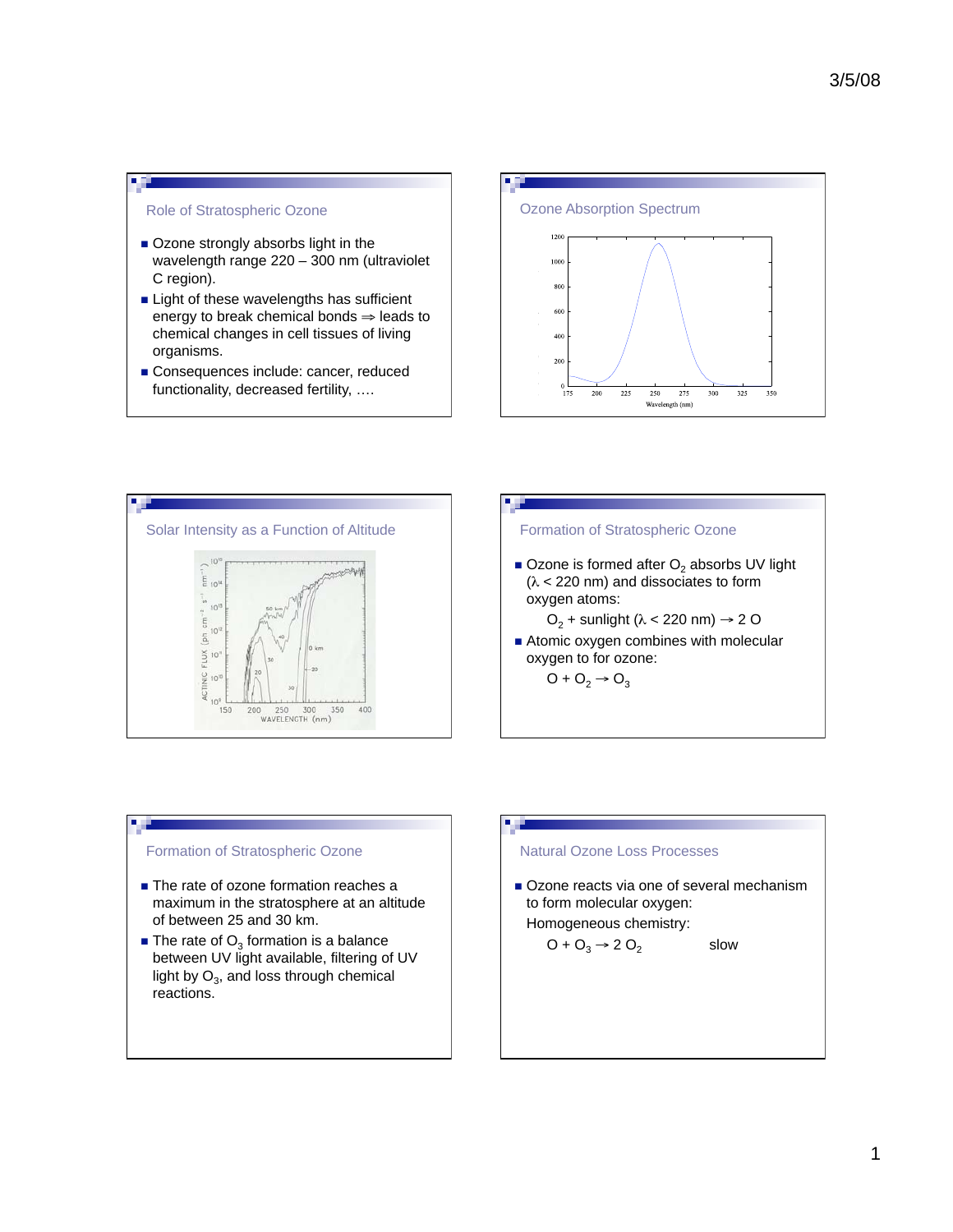







# and fluorine atoms. Examples: Halon-1211:  $CBrClF_2$  Halon-1301:  $CBrF_3$

#### Anthropogenic Species Affecting Stratospheric Ozone

- Properties of these compounds:
	- Unreactive, particularly to tropospheric oxidants (OH,  $NO<sub>3</sub>$ )
	- ▶ Only absorb light in UV C spectral region
- These species are transported to the equator and through the tropopause into the stratosphere intact. There they diffuse above the ozone layer, absorb sunlight, and dissociate, releasing chlorine or bromine atoms.

## The Antarctic Ozone Hole

 $\blacksquare$  In the early 80's, measurements of ozone over Antarctica showed a significant decrease in the total column ozone during the Austral spring. The effect lasted from mid-September to late November at which time the ozone "hole" recovered and concentrations returned to normal values.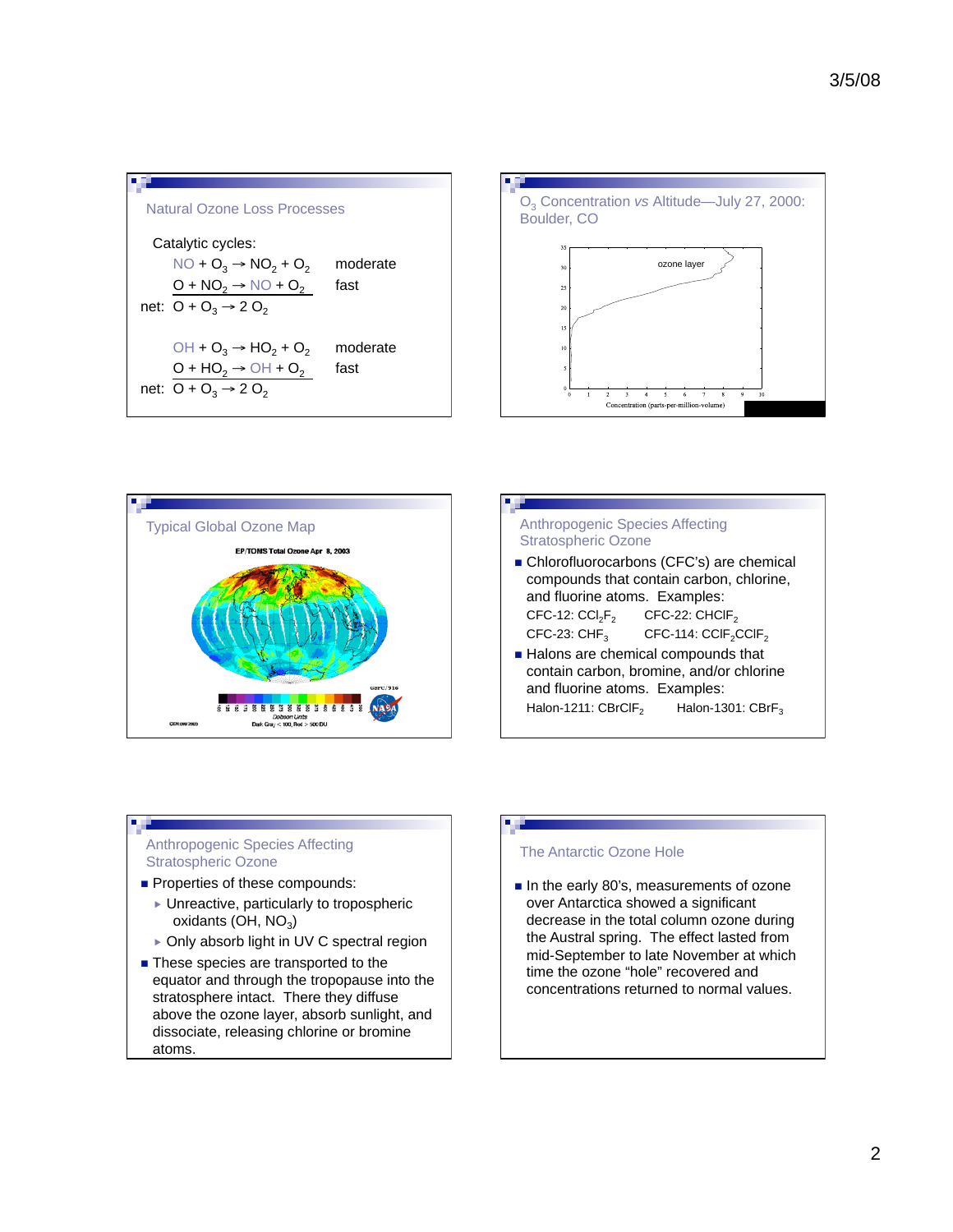



#### The Antarctic Ozone Hole

**Unique Properties of the Polar Stratosphere:**  1. There is no sunlight during the Antarctic winter—no photochemistry can occur.

#### The Antarctic Ozone Hole

п

**Unique Properties** of the Antarctic Stratosphere: 2. Strong polar vortex forms each winter—isolates air within vortex with no fresh air input from lower latitudes.



#### The Antarctic Ozone Hole

- **Unique Properties of the Antarctic** Stratosphere:
	- 3. The Antarctic stratosphere is very cold —10 – 20 K colder than Arctic stratosphere —this allows the formation of polar
	- stratospheric clouds (PSC's).
	- pure water ice crystals
	- nitric acid trihydrate (NAT) (HNO<sub>3</sub>.3H<sub>2</sub>O)

#### Chemistry of the Ozone Hole

**The following chemical reactions occur** within the polar vortex over Antarctica:

$$
CI + O3 → CIO + O2 \t very fast
$$
  

$$
CIO + CIO → CIOOCI
$$

- ClOOCl is relatively stable at the low temperatures of the southern stratosphere.
- The concentration of ClOOCl builds up during the Austral winter until mid-September.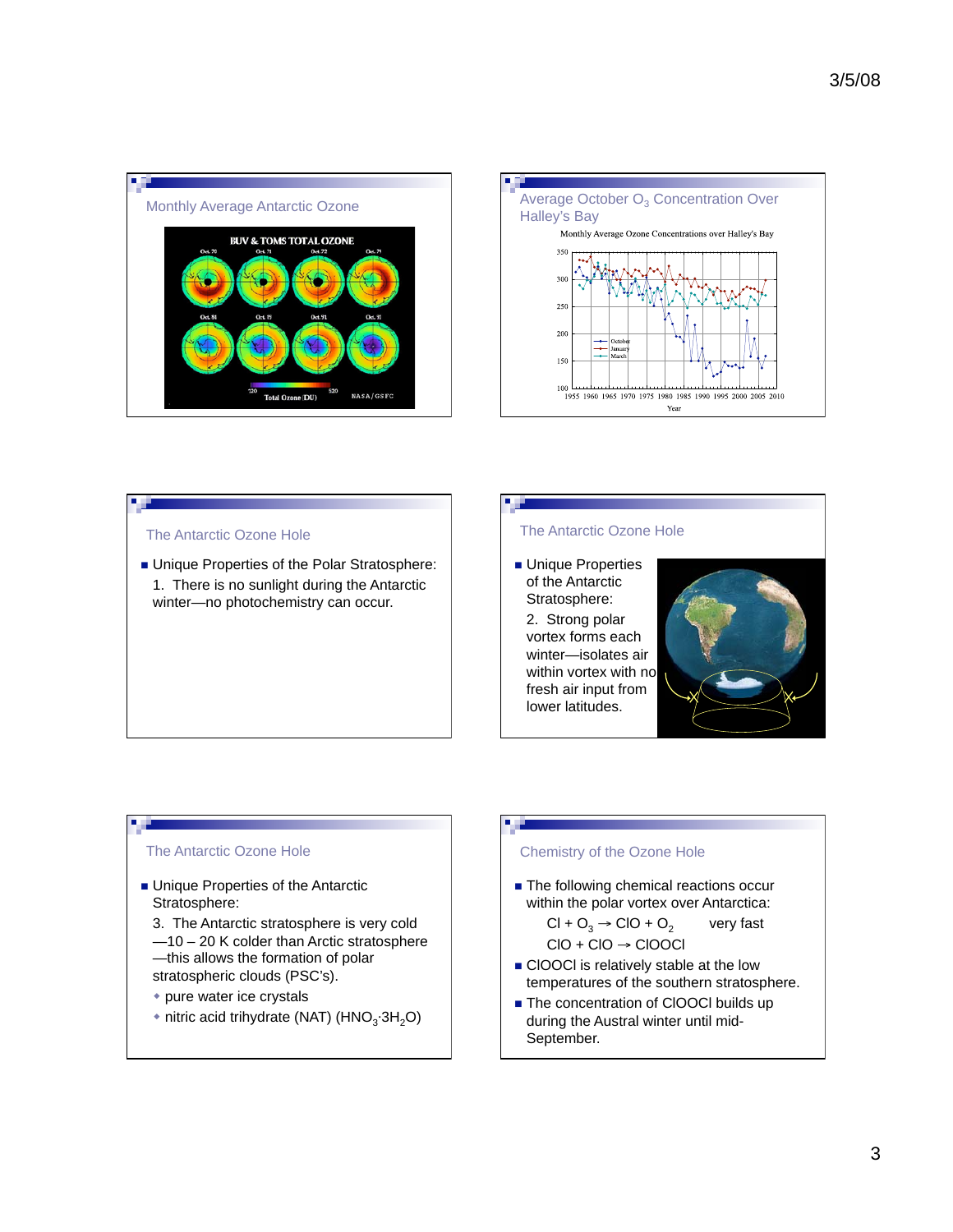### Chemistry of the Ozone Hole

ClOOCl strongly absorb UV B/C sunlight and dissociates:  $CIOOCI + sunlight \rightarrow CIOO + Cl$  $ClOO \rightarrow Cl + O_2$  $2 \times Cl + O_3 \rightarrow ClO + O_2$ The net results of these reaction is:  $2 O_3 \rightarrow 3 O_2$ and chlorine is free to repeat the cycle.

### Formation of Antarctic Ozone Hole

- When the sun rises over Antarctica in mid-September, photolysis of ClOOCl begins, and the stratosphere is flooded with a rush of chlorine atoms which deplete the ozone and form the ozone hole.
- $\blacksquare$  This catalytic cycle continues to destroy ozone until the polar vortex breaks apart in late November, and the polar stratosphere is replenished with ozone from lower latitudes.







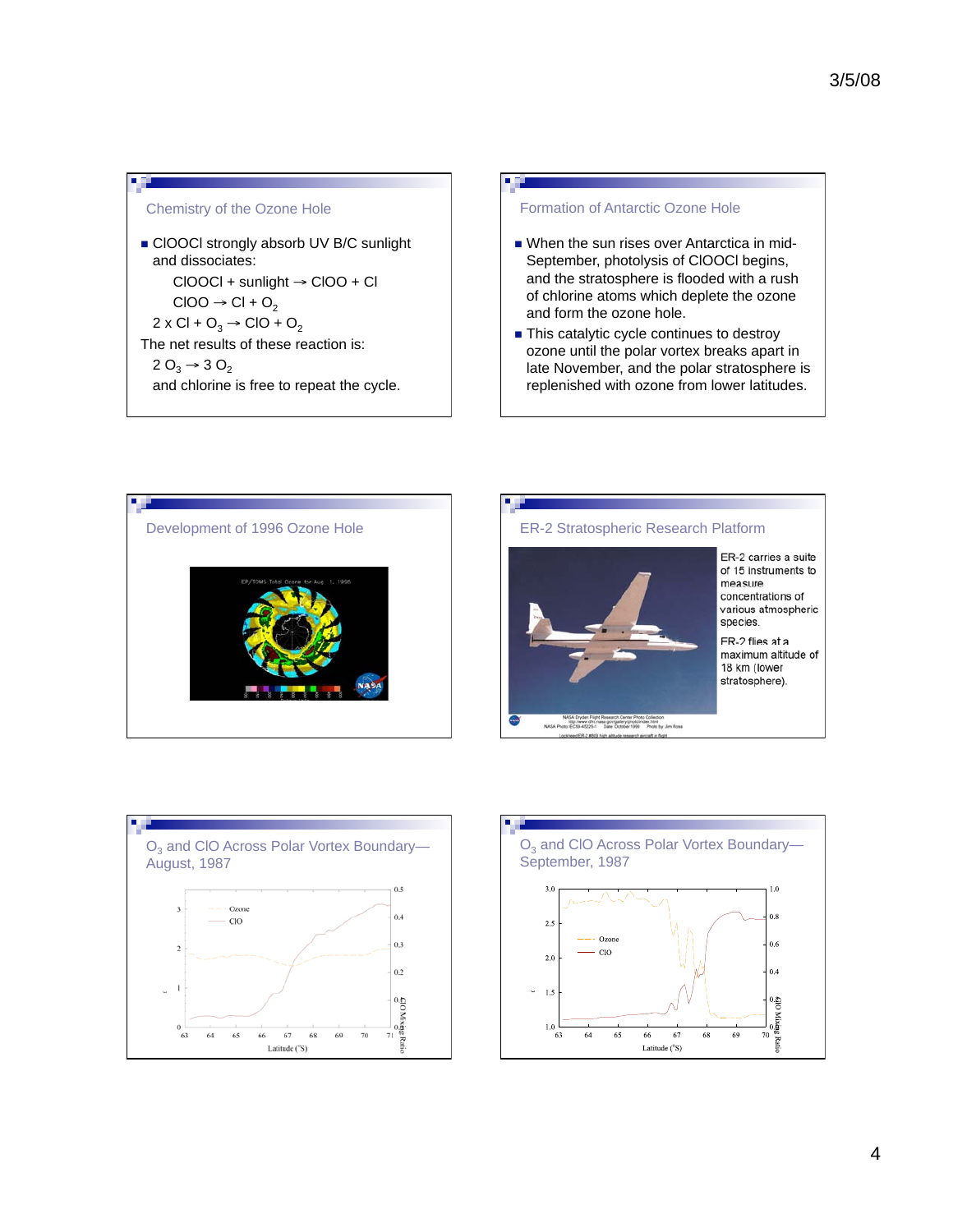# Influence of PSC's on Ozone Hole

- During the late 80s and early 90s, the chemistry was thought to be understood models fairly accurately predicted Antacritic ozone concentrations
- However, following eruption of Mt. Pinatubo in 1991, subsequent ozone holes were much deeper than expected
	- □ Lead to realization of impact heterogenous chemistry on ozone depletion

## Influence of PSC's on Ozone Hole

- Chemical reactions occuring on PSC's:  $CIONO<sub>2</sub>(g) + HCl(s) \rightarrow Cl<sub>2</sub>(g) + HNO<sub>3</sub>(s)$  $k_{gas phase} < 2 \times 10^{-20}$  $\gamma = 0.3$  water ice
- $\gamma = 0.3$  NAT

$$
\gamma = 0.3 \qquad H_2SO_4/H_2O/HNO_3
$$

 $Cl_2 + hv \rightarrow 2$  Cl

## Influence of PSC's on Ozone Hole

Chemical reactions occuring on PSC's:  $CIONO<sub>2</sub>(g) + H<sub>2</sub>O(s) \rightarrow HOCl(g) + HNO<sub>3</sub>(s)$  $k_{gas phase}$  < 5 x 10<sup>-21</sup>  $\gamma = 0.3$  water ice  $\gamma = 0.006$  NAT  $\gamma = 0.05$  H<sub>2</sub>SO<sub>4</sub>/H<sub>2</sub>O/HNO<sub>3</sub>  $HOCI + hv \rightarrow OH + Cl$ 

# Influence of PSC's on Ozone Hole ■ Chemical reactions occuring on PSC's:  $N_2O_5(g)$  + HCl(s)  $\rightarrow$  ClNO<sub>2</sub>(g) + HNO<sub>3</sub>(s)  $k_{gas phase} < 8 \times 10^{-21}$

 $\gamma = 0.03$  water ice  $\gamma = 0.003$  NAT  $\gamma = ?$  $H_2SO_4/H_2O/HNO_3$ CINO<sub>2</sub>

$$
INO2 + hv \rightarrow CI + NO2
$$
  

$$
\rightarrow CD + NO
$$

## Influence of PSC's on Ozone Hole

Chemical reactions occuring on PSC's:  $HOCI(g) + HCl(s) \rightarrow Cl<sub>2</sub>(g) + H<sub>2</sub>O(s)$ 

 $k_{gas phase}$  no information

$$
\gamma = 0.3
$$
 water ice

$$
\gamma = 0.1
$$
 NAT

$$
\gamma = 0.1 - 0.5
$$
 H<sub>2</sub>SO<sub>4</sub>/H<sub>2</sub>O/HNO<sub>3</sub>

 $Cl_2 + hv \rightarrow 2$  Cl

#### Influence of PSC's on Ozone Hole

- The full impact of PSC's on ozone loss was not understood until after the eruption of Mt. Pinatubo in June, 1991.
- The eruption was so violent that it injected ash, soot, and sulfur-containing compounds directly into the stratosphere. This lead to deeper ozone holes over Antarctica than expected which ultimately resulted in the study of the impact of aerosols on stratospheric ozone.